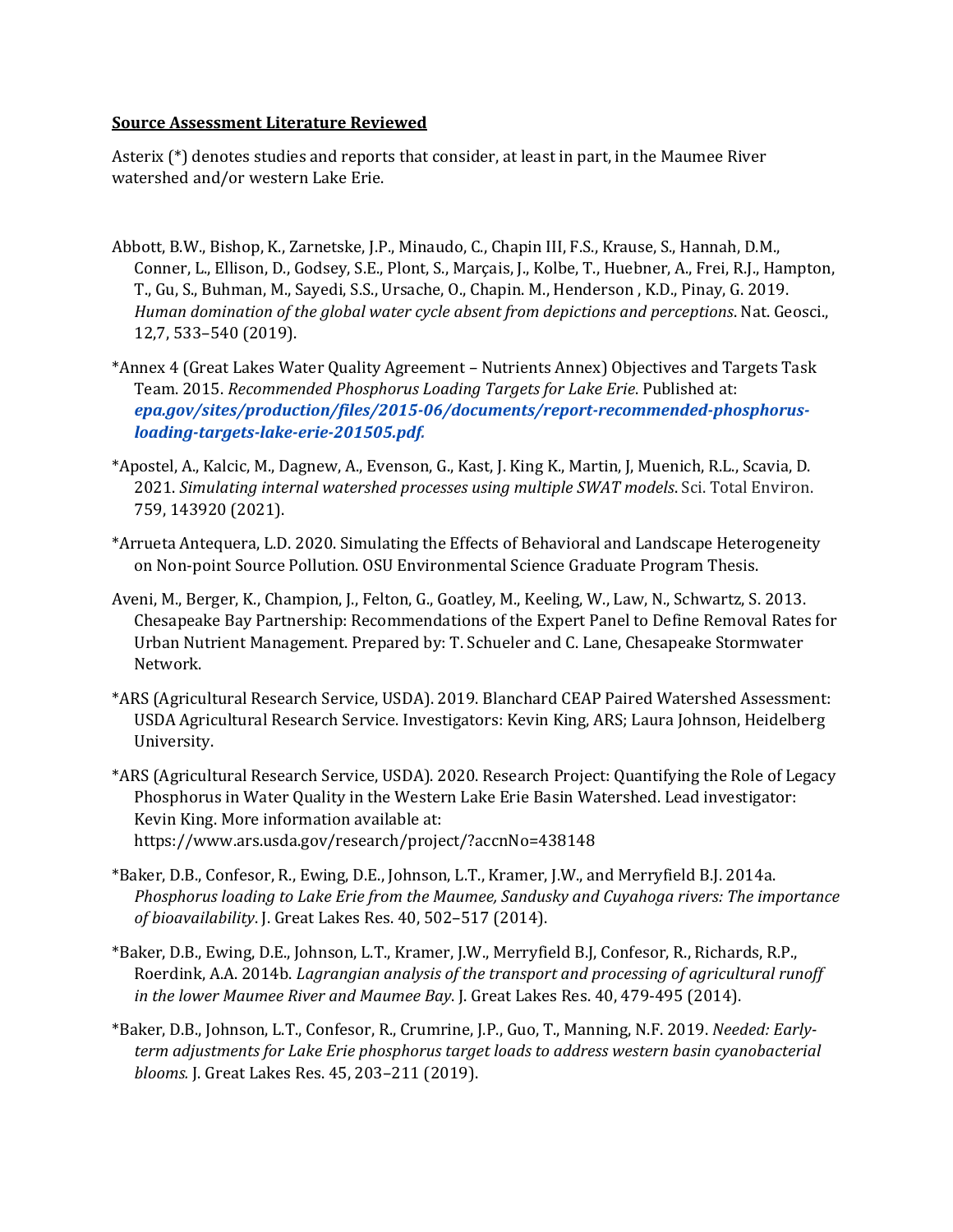- \*Brooker, M.R., D'Ambrosio, J., Jones, M.M.L., Kalcic, M., King, K.W., LaBarge G., Panchalingam, T., Roe, B.E., Schwab, E.R., Soldo, C., Stoltzfus, N.D., Wilson, R.S., Winston, R.J., Martin, J.F. 2021. *A Public-Private Partnership to Locate Fields for Implementation and Monitoring of Best Management Practices to Treat Legacy Phosphorus*. Front. Sustain. Food Syst. 5, 742817 (2021).
- Brookes A. 1988. Channelized Rivers: Perspectives for Environmental Management. Wiley: New York.
- \*Budd, J.W., Beeton, A.M., Stumpf, R.P., Culver, D.A., Kerfoot, W.C. 2002. *Satellite observations of Microcystis blooms in western Lake Erie*. Verh. Int. Ver. Theor. Angew. Limnol. 27, 3787–3793 (2002).
- \*Brittain, S.M., Wang, J., Babcock-Jackson, L., Carmichael, W.W., Rinehart, K.L., Culver, D.A. 2000. *Isolation and characterization of microcystins, cyclic heptapeptide hepatotoxins from a Lake Erie strain of Microcystis aeruginosa*. J. Great Lakes Res. 26, 241–249 (2000).
- \*Christianson, E., Harmel, R. D., Smith, D., Williams, M. R., King, K. 2016. *Assessment and Synthesis of 50 Years of Published Drainage Phosphorus Losses*. J. Environ. Qual. 45:1467–1477 (2016).
- Cheung, M.Y., Liang, S., Lee, J. 2013. *Toxin-producing Cyanobacteria in Freshwater: A Review of the Problems, Impact on Drinking Water Safety, and Efforts for Protecting Public Health*. J. Microbiol. 51:1, 1–10 (2013).
- \*Conference of Great Lakes and St. Lawrence Governors ad Premiers, 2015. Western Basin of Lake Erie Collaborative Agreement. Signed on June 13, 2015. Published at: *[michigan.gov/documents/snyder/Western\\_Basin\\_of\\_Lake\\_Erie\\_Collaborative\\_Agreement--](https://www.michigan.gov/documents/snyder/Western_Basin_of_Lake_Erie_Collaborative_Agreement--Lieutenant_Governor_491709_7.pdf) [Lieutenant\\_Governor\\_491709\\_7.pdf](https://www.michigan.gov/documents/snyder/Western_Basin_of_Lake_Erie_Collaborative_Agreement--Lieutenant_Governor_491709_7.pdf)*
- \*Conroy, J.D., Culver, D.A. 2005. *Do dreissenid mussels affect Lake Erie ecosystem stability processes?* Am. Midl. Nat. 153, 20–32 (2005).
- \*Dayton, E.A., Shrestha, R.K., Fulford, A.M., Love, K.R., Culman, S.W., Lindsey, L.E. 2020. *Soil test phosphorus and phosphorus balance trends: A county-level analysis in Ohio.* J. Agron. 112:1617– 1624 (2020).
- Dodds, W.K. 2006. *Eutrophication and trophic state in rivers and streams.* Limnol. Oceanogr., 51, 1-2, 671-680 (2006).
- \*Dolan, D.M. and McGunnagle, K.P. 2005. *Lake Erie Total Phosphorus Loading Analysis and Update: 1996-2002*. J. Great Lakes Res. 31 (Suppl. 2), 11-22 (2005).
- \*Environment and Climate Change Canada and the U.S. Environmental Protection Agency. 2021. Lake Erie Lakewide Action and Management Plan, 2019-2023. Published at: *[binational.net/wp-content/uploads/2021/11/EN-2019-2023-Lake-Erie-LAMP.pdf](https://binational.net/wp-content/uploads/2021/11/EN-2019-2023-Lake-Erie-LAMP.pdf)*
- \*Evenson, G.R., Kalcic, M.M., Wang, Y.C., Robertson, D.M., Scavia, D., Martin, J., Aloysius, N., Apostel, A., Boles, C., Brooker, M., Confesor, R., Dagnew, A.T., Guo, T., Kast, J., Kujawa, H., Muenich, R.L., Murumkar, A., Redder, T. 2021. *Uncertainty in critical source area predictions from watershedscale hydrologic models*. J. Environ. Manage. 279, 111506 (2021).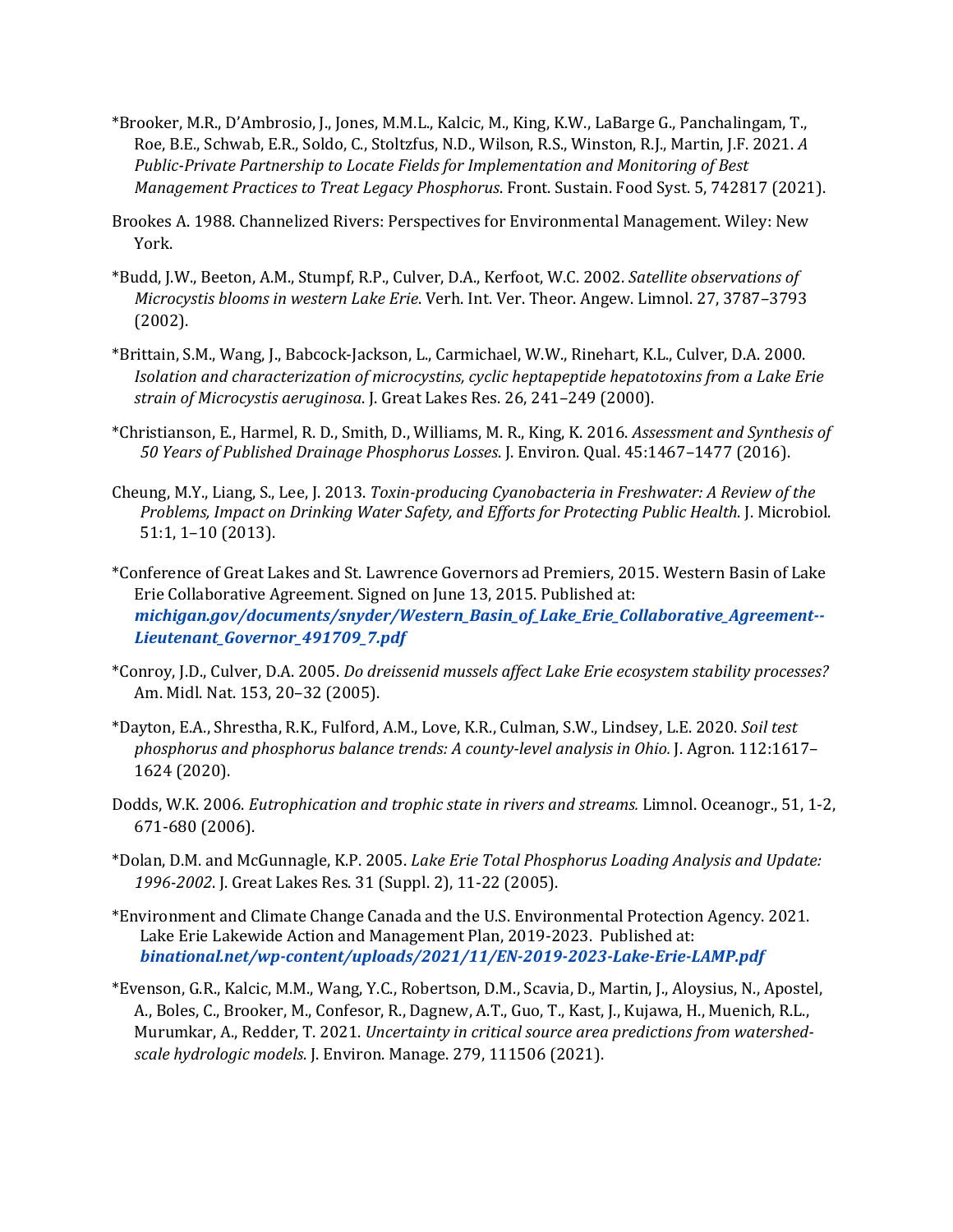- \*EWG (Environmental Working Group). 2019. Web article: "Explosion of Unregulated Factory Farms in Maumee Watershed Fuels Lake Erie's Toxic Blooms." Published at: *[ewg.org/interactive-maps/2019\\_maumee/](https://www.ewg.org/interactive-maps/2019_maumee/)*
- Fox, G.A., Purvis, R.A., Penn, C.J. 2016. *Streambanks: A net source of sediment and phosphorus to streams and rivers*. J. Environ. Manage. 181, 602e614 (2016).
- Froelich, P. 1988. *Kinetic control of dissolved phosphate in natural rivers and estuaries: A primer on the phosphate buffer mechanism.* Limnol. Oceanogr. 33, 4-2, 649-668 (1988).
- \*GLAB (Great Lakes Advisory Board). 2021. Great Lakes Advisory Board Meeting Aug. 30-31, 2021. Draft Recommendations. Charge questions 1 & 2 (Nutrients) Published at: *[glri.us/node/423](http://www.glri.us/node/423)*
- \*Great Lakes Water Quality Agreement Nutrients Annex Subcommittee. 2019. Lake Erie Binational Phosphorus Reduction Strategy. Published at: *[binational.net/wp](https://binational.net/wp-content/uploads/2019/06/19-148_Lake_Erie_Strategy_E_accessible.pdf)[content/uploads/2019/06/19-148\\_Lake\\_Erie\\_Strategy\\_E\\_accessible.pdf](https://binational.net/wp-content/uploads/2019/06/19-148_Lake_Erie_Strategy_E_accessible.pdf)*
- \*Guo, T., Johnson, L.T., LaBarge, G.A., Penn, C.P., Stumpf, R.P., Baker, D.B., Shao, G. 2021. *Less Agricultural Phosphorus Applied in 2019 Led to Less Dissolved Phosphorus Transported to Lake Erie*. Environ. Sci. Technol. 55, 283−291 (2021).
- \*HABRI, 2019. Evaluating the Impact of Rivers on Phosphorus Delivery to Western Lake Erie; Principal Investigator: James Hood, OSU. Associate Investigators: Margaret Kalcic, OSU; Nathan Manning, Heidelberg; Laura Johnson, Heidelberg; Christopher Spiese, Ohio Northern; Rebecca Kreiling, USGS; Lynn Bartsch, USGS; James Larson, USGS. Project completion date 12/31/2022. This work is supported by a Harmful Algal Bloom Research Initiative grant from the Ohio Department of Higher Education. Total study cost \$770k.
- \*HABRI (Harmful Algal Bloom Research Initiative). 2020/2021. Quantifying the role of sediment in P exports from drainage networks: sources, recency, and DRP interactions*.* Principal Investigator: James Hood, OSU. Associate Investigators: Tanja Williamson, USGS; Amanda Schmidt, Oberlin College. Project completion date 12/31/2023. This work is supported by a Harmful Algal Bloom Research Initiative grant from the Ohio Department of Higher Education. Total study cost \$750k.
- \*HABRI (Harmful Algal Bloom Research Initiative)/H2Ohio. 2020-2021. Evaluating field- and watershed-scale water quality benefits of H2Ohio conservation practices in the Maumee River Watershed. Principal Investigator: Margaret Kalcic, OSU. Associate Investigators: Jay Martin, OSU; Asmita Murumkar, OSU; Kevin Czajkowski, University of Toledo; Kevin King, Agricultural Research Service, Sushant Mehan, OSU, Vinayak Shedekar, OSU. This work is supported by a Harmful Algal Bloom Research Initiative grant from the Ohio Department of Higher Education and H2Ohio. Total study cost \$604k.
- Henley, W.F., Patterson, M.A., Neves, R.J., Lemly, A.D. 2000. *Effects of Sedimentation and Turbidity on Lotic Food Webs: A Concise Review for Natural Resource Managers*. Rev. Fish. Sci. 8, 125–139 (2000).
- Hobbie, S.E., Finlay, J.C., Janke, B.D., Nidzgorski, D.A., Millet, D.B., Baker, L.A. 2017. *Contrasting nitrogen and phosphorus budgets in urban watersheds and implications for managing urban water pollution*. PNAS 114:16, 4117-4182 (2017).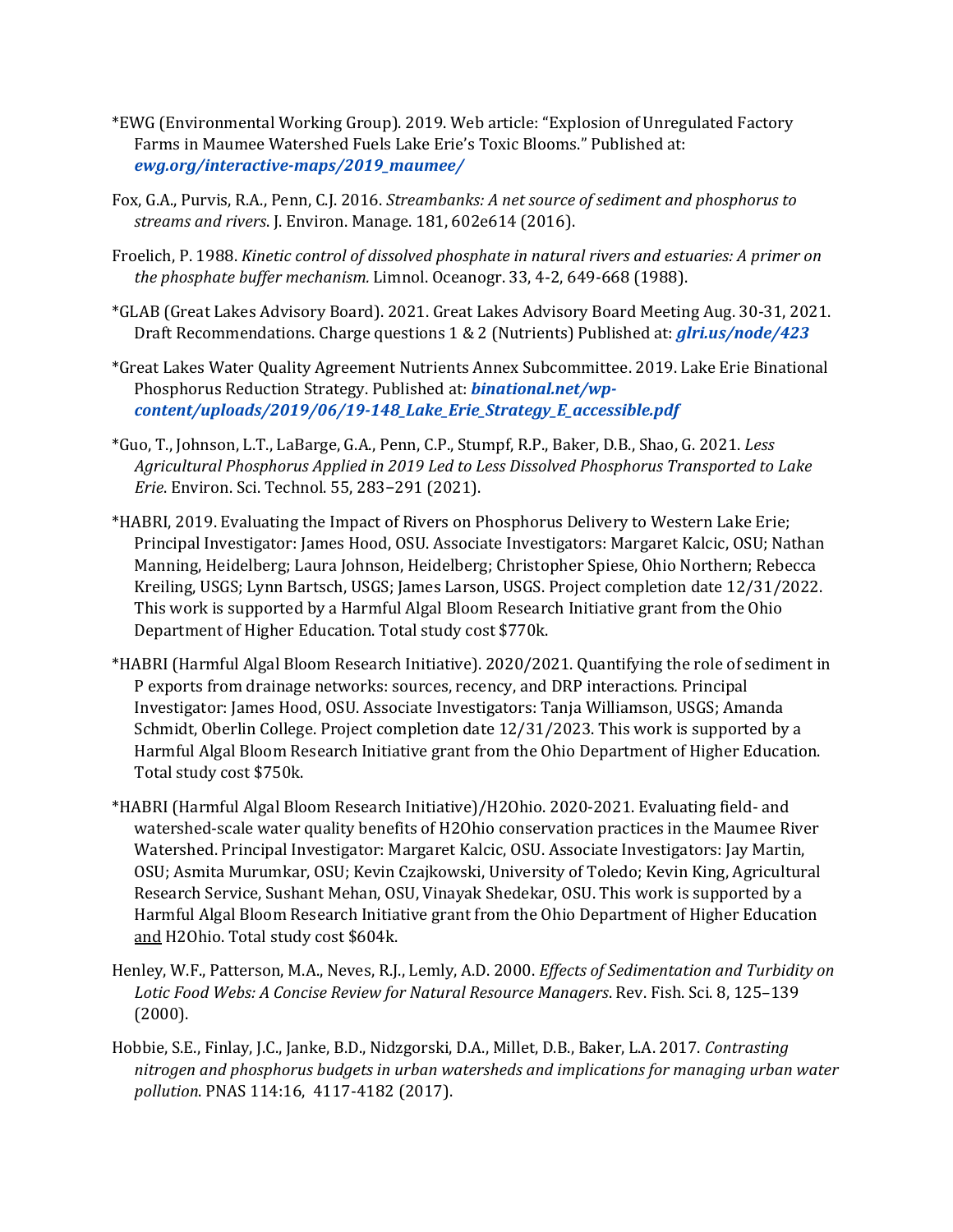- Holtan, H., Kamp-Nielsen, L., Stuanes, A.O. 1998. "Phosphorus in Soil, Water and Sediment: An Overview" chapter in the book Phosphorus in Freshwater Ecosystems. Editors Gunner Persson, Mats Jansson. Kluwer Academic Publishers. Part of the Developments in Hydrobiology book series.
- Hopkins, K.G., Noe, G.B., Franco, F., Pindilli, E.J., Gordon, S., Metes, M.J., Claggett, P.R., Gellis, A.C., Hupp, C.R., Hogan, D.M. 2018. *A method to quantify and value floodplain sediment and nutrient retention ecosystem services*. J. Environ. Manage. 220, 65–76 (2018).
- \*IJC (International Joint Commission). 1980. *Biological availability of phosphorus*. Report submitted by the Expert Committee on Engineering and Technological Aspects of Great Lakes Water Quality to the Great Lakes Science Advisory Board. International Joint Commission, Windsor, On., Canada.
- \*IJC (International Joint Commission). 2018. *Fertilizer Application Patterns and Trends and Their Implications for Water Quality in the Western Lake Erie Basin*. Published at: *[ijc.org/en/fertilizer](http://www.ijc.org/en/fertilizer-application-patterns-and-trends-and-their-implications-water-quality-western-lake-erie)[application-patterns-and-trends-and-their-implications-water-quality-western-lake-erie](http://www.ijc.org/en/fertilizer-application-patterns-and-trends-and-their-implications-water-quality-western-lake-erie)*
- Janke, B.D., Finlay, J.C., Hobbie, S.E. 2017. *Trees and streets as drivers of urban stormwater nutrient pollution*. Environ. Sci. Technol. 51, 17, 9569–9579 (2017).
- Jarvie, H.P., Sharpley, A.N., Withers, P.J.A., Scott, J.T., Haggard, B.E., Neal, C. 2013. *Phosphorus Mitigation to Control River Eutrophication: Murky Waters, Inconvenient Truths, and "Postnormal" Science*. J. Environ. Qual. 42, 295–304 (2013).
- \*Jarvie, H.P., Johnson, L.T., Sharpley, A.N., Smith, D.R., Baker, D.B., Bruulsema, T.W., Confesor, R. 2017. *Increased Soluble Phosphorus Loads to Lake Erie: Unintended Consequences of Conservation Practices?* J. Environ. Qual. 46, 123–132 (2017).
- \*Kalcic, M.M., Kirchhoff, C., Bosch, N., Muenich, R.L., Murray, M., Griffith Gardner, J., Scavia, D. 2016. *Engaging stakeholders to define feasible and desirable agricultural conservation in Western Lake Erie watersheds*. Environ. Sci. Technol. 50, 8135–8145 (2016).
- \*Kalcic, M., Crumpton, W., Liu, X., D'Ambrosio, J., Ward, A., Witter, J. 2018. *Assessment of beyond-thefield nutrient management practices for agricultural crop systems with subsurface drainage.* J. Soil Water Conserv. 73(1):62-74 (2018). peripatetic
- \*Kalcic. M.M., Muenich, R.L., Basile, S., Steiner, A.L., Kirchhoff, C., Scavia, D. 2019. *Climate Change and Nutrient Loading in the Western Lake Erie Basin: Warming Can Counteract a Wetter Future*. Environ. Sci. Technol. 53, 7543−7550 (2019).
- Kalkhajeh, Y.K., Amiri, B.J., Huang, B., Khalyani, A.H., Hu, W., Gao H., Thompson, M.L. 2019. *Methods for Sample Collection, Storage, and Analysis of Freshwater Phosphorus*. Water 11, 1889 (2019).
- \*Kane, D.D., Conroy, J.D., Richards, R.P., Baker, D.B., Culver, D.A. 2014. *Re-eutrophication of Lake Erie: Correlations between tributary nutrient loads and phytoplankton biomass*. J. Great Lakes Res. 40, 496–501 (2014).
- \*Kast, J.B., Long, C.M., Muenich, R.L., Martin, J.F., Kalcic, M.M. 2019. *Manure Management at Ohio Confined Animal Feeding Facilities in the Maumee River Watershed*. J. Great Lakes Res. 45, 1162– 1170 (2019).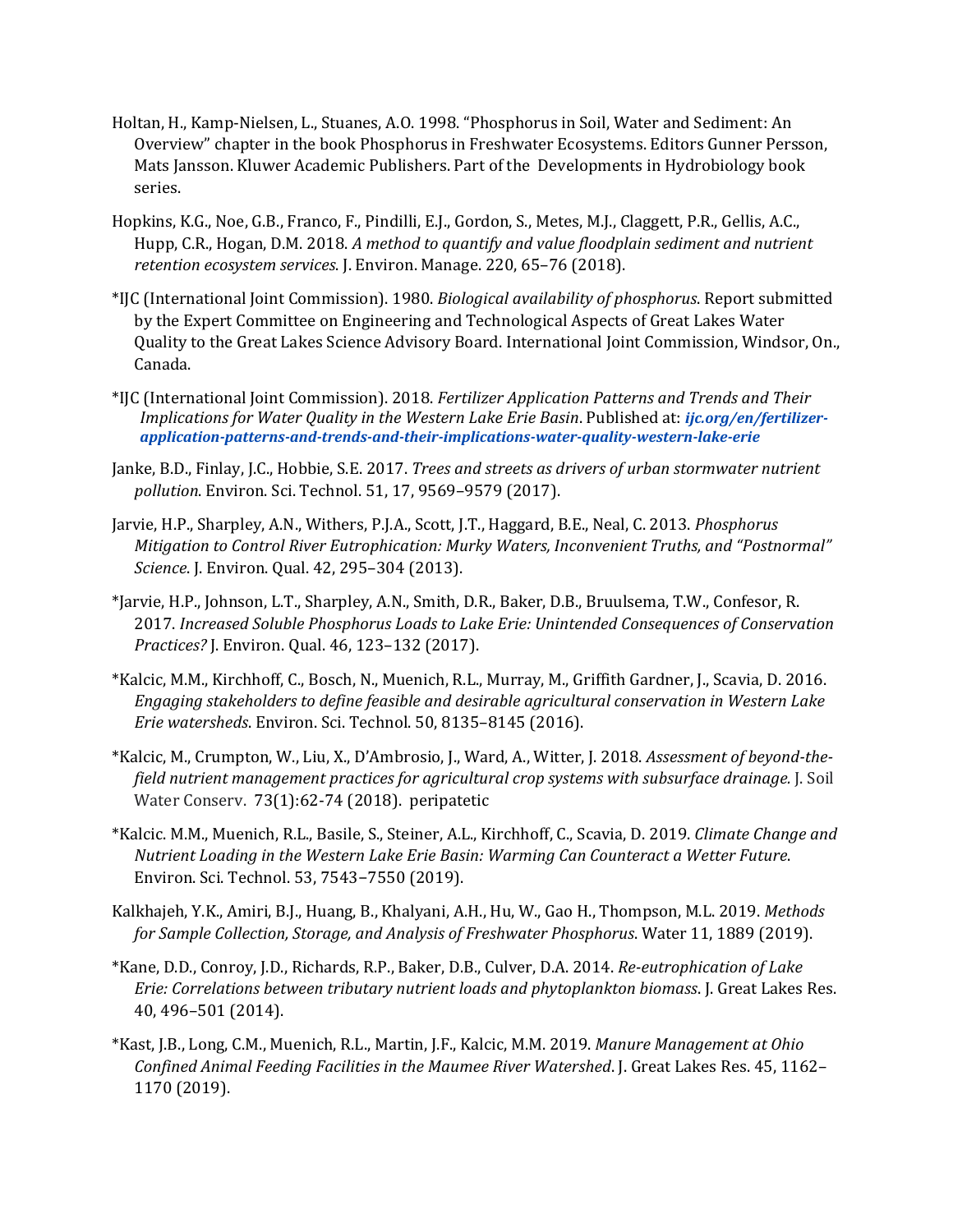- \*Kast, J.B., Apostel, A.M., Kalcic, M.M., Muenich, R.L., Dagnew, A, Long, C.M., Evenson, G., Martin, J.F. 2021. *Source contribution to phosphorus loads from the Maumee River watershed to Lake Erie.* J. Environ. Manage. 279 111803 (2021).
- \*King, W., Curless, S., Hood, J., in preparation. *River phosphorus cycling during high flow constrains Lake Erie cyanobacteria blooms.* In preparation, Environ. Sci. Technol.
- \*Koltun, G. F. 2021. *Estimated total phosphorus loads for selected sites on Great Lakes tributaries, water years 2014–2018*. USGS. Published at: *[pubs.er.usgs.gov/publication/ofr20201145](http://pubs.er.usgs.gov/publication/ofr20201145)*
- \*Kreiling, 2021. Ohio EPA staff personal communication with Becky Kreiling of USGS on December 22, 2021.
- Kunishi, H.M., Weaver, R.N., Taylor, A.W., Heald, W.R., Gburek. W.J. 1972. *Phosphate movement from an agricultural watershed during 2 rainfall periods.* J. Agric. Food Chem. 20,4, 900-905 (1972).
- Landwehr, K., Rhoads, B.L. 2003. *Depositional Response of a Headwater Stream to Channelization, East Central Illinois, USA*. River Res. Applic. 19: 77–100 (2003).
- \*Lake Erie LaMP. 2011. Lake Erie Binational Nutrient Management Strategy: Protecting Lake Erie by Managing Phosphorus. Prepared by the Lake Erie LaMP Work Group Nutrient Management Task Group. Published at: *[epa.gov/sites/default/files/2015-](https://www.epa.gov/sites/default/files/2015-09/documents/binational_nutrient_management.pdf) [09/documents/binational\\_nutrient\\_management.pdf](https://www.epa.gov/sites/default/files/2015-09/documents/binational_nutrient_management.pdf)*
- Lee, G.F., Jones, R.A., Rast, W. 1980. *Availability of phosphorus to phytoplankton and its implications for phosphorus management strategies*. In: Loehr, R.C., Martin, C.S., Rast, W. (Eds.), Proceedings of the IJC/Cornell University Conference on Phosphorus Management Strategies for Lakes. Ann Arbor Science, Ann Arbor, MI, pp. 259–308.
- \*LimnoTech. 2017. Assessment of Fertilizer and Manure Application in the Western Lake Erie Basin. Technical report prepared for the IJC. Published at: *[ijc.org/sites/default/files/2021-](https://www.ijc.org/sites/default/files/2021-04/SAB-LimnoTech_IJC_Fertilizer_2017.pdf) [04/SAB-LimnoTech\\_IJC\\_Fertilizer\\_2017.pdf](https://www.ijc.org/sites/default/files/2021-04/SAB-LimnoTech_IJC_Fertilizer_2017.pdf)*
- \*Logan, T.J., Adams, J.R. 1981. The Effects of Reduced Tillage on Phosphate Transport from Agricultural Land. Technical report prepared for the Lake Erie Watershed Management Study, U.S. Army Corps of Engineers, Buffalo District.
- \*Long, C.M., Muenich, R.L., Kalcic, M.M., Scavia, D. 2018. *Use of manure nutrients from concentrated animal feeding operations*. J. Great Lakes Res. 44, 245–252 (2018).
- \*Maccoux, M.J., Dove, A., Backus, S.M., Dolan, D.M. 2016. *Total and soluble reactive phosphorus loading to Lake Erie. A Detailed accounting by year, basin, country, and tributary*. J. Great Lakes Res. 42, 1151-1165 (2016).
- Mahowald, N., Jickells, T.D., Baker, A.R., Artaxo, P., Benitez-Nelson, C.R., Bergametti, G., Bond, T.C., Chen, Y., Cohen, D.D., Herut, B., Kubilay, N., Losno, R., Luo, C., Maenhaut, W., McGee, K.A., Okin, G.S., Siefert, R.L., Tsukuda, S. 2008. *Global distribution of atmospheric phosphorus sources, concentrations and deposition rates, and anthropogenic impacts*. Global Biogeochem Cycles 22, GB4026 (2008).
- Manabe, S., Stouffer, R. J. 1980. *Sensitivity of a Global Climate Model to an Increase of CO2 Concentration in the Atmosphere*. J. Geophys. Res. 85, 5529 (1980).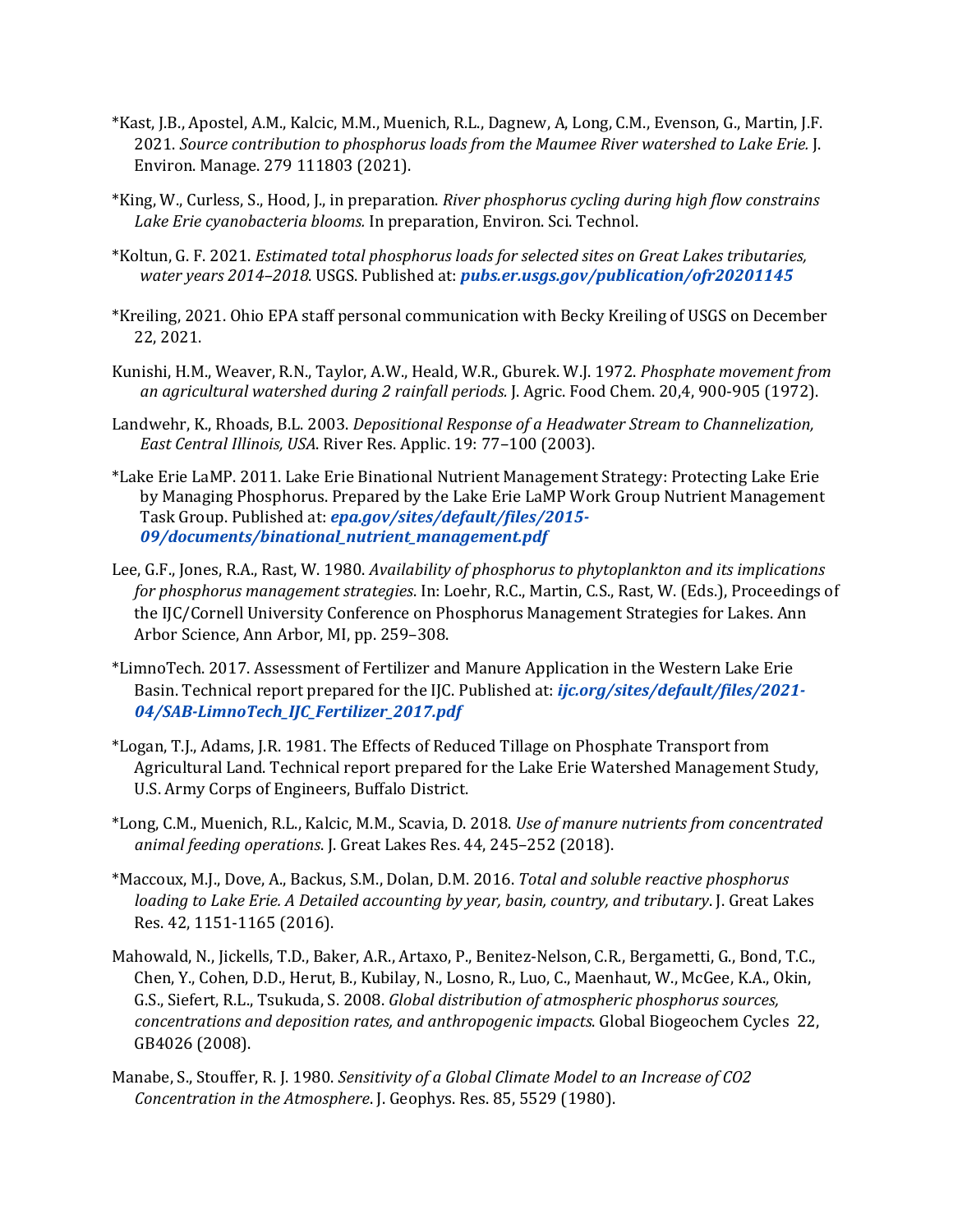- \*Martin, J.F., Kalcic, M.M., Aloysius, N., Apostel, A.M., Brooker, M.R., Evenson, G., Kast, J.B., Kujawa, H., Murumkar, A., Becker, R., Boles, C., Confesor, R., Dagnew, A., Guo, R., Long, C.M., Muenich, R.L., Scavia, D., Redder, T., Robertson, D.M., Wang, Y.C. 2021. *Evaluating management options to reduce Lake Erie algal blooms using an ensemble of watershed models*. J. Environ. Manage. 280, 111710 (2021).
- Metson, G.S., Bennett, E.M., Elser, J.J. 2012. *The role of diet in phosphorus demand*. Environ. Res. Lett. 7:4 (2012).
- \*Michalak, A.M., Anderson, E.J., Beletsky, D., Boland, S., Bosch, N.S., Bridgeman, T.B., Chaffin, J.D., Cho, K., Confesor, R., Daloglu, I., DePinto, J.V., Evans, M.A., Fahnenstiel, G.L., He, L., Ho, J.C., Jenkins, L., Johengen, T.H., Kuo, K.C., LaPorte, E., Liu, X., McWilliams, M.R., Moore, M.R., Posselt, D.J., Richards, R.P., Scavia, D., Steiner, A.L., Verhamme, E., Wright, D.M., Zagorski, M.A. 2013. *Record-setting algal bloom in Lake Erie caused by agricultural and meteorological trends consistent with expected future conditions*. PNAS, 6448–6452, v110, n16, (2013).
- Milly, P.C.D., Betancourt, J., Falkenmark, M., Hirsch, R.M., Kundzewicz, Z.W., Lettenmaier, D.P., Stouffer, R.J. 2008. *Stationarity is dead: Whither water management?* Science, 319, 573–574 (2008).
- \*Muenich R.L., Kalcic, M., Scavia, D. 2016. *Evaluating the Impact of Legacy P and Agricultural Conservation Practices on Nutrient Loads from the Maumee River Watershed*. Environ. Sci. Technol. 2016, 50, 8146−8154 (2016).
- Neitsch, S.L., Arnold, J.G., Kiniry, J.R., Williams, J.R. 2011. Soil and Water Assessment Tool Theoretical Documentation Version 2009. Texas Water Resources Institute.
- NRCS (Natural Resources Conservation Service, USDA). 2015. Conservation Practice Standard Open Channel 582. Published at:

*[nrcs.usda.gov/wps/PA\\_NRCSConsumption/download?cid=stelprdb1255167&ext=pdf#:~:tex](https://www.nrcs.usda.gov/wps/PA_NRCSConsumption/download?cid=stelprdb1255167&ext=pdf#:%7E:text=Code%20582%20(Ft.)&text=An%20open%20channel%20is%20a,flows%20with%20a%20free%20surface.&text=Construct%2C%20improve%2C%20or%20restore%20an,other%20authorized%20water%20management%20purpose) [t=Code%20582%20\(Ft.\)&text=An%20open%20channel%20is%20a,flows%20with%20a%](https://www.nrcs.usda.gov/wps/PA_NRCSConsumption/download?cid=stelprdb1255167&ext=pdf#:%7E:text=Code%20582%20(Ft.)&text=An%20open%20channel%20is%20a,flows%20with%20a%20free%20surface.&text=Construct%2C%20improve%2C%20or%20restore%20an,other%20authorized%20water%20management%20purpose) [20free%20surface.&text=Construct%2C%20improve%2C%20or%20restore%20an,other](https://www.nrcs.usda.gov/wps/PA_NRCSConsumption/download?cid=stelprdb1255167&ext=pdf#:%7E:text=Code%20582%20(Ft.)&text=An%20open%20channel%20is%20a,flows%20with%20a%20free%20surface.&text=Construct%2C%20improve%2C%20or%20restore%20an,other%20authorized%20water%20management%20purpose) [%20authorized%20water%20management%20purpose](https://www.nrcs.usda.gov/wps/PA_NRCSConsumption/download?cid=stelprdb1255167&ext=pdf#:%7E:text=Code%20582%20(Ft.)&text=An%20open%20channel%20is%20a,flows%20with%20a%20free%20surface.&text=Construct%2C%20improve%2C%20or%20restore%20an,other%20authorized%20water%20management%20purpose)*

- \*NRCS (Natural Resources Conservation Service, USDA). 2017. Conservation Practice Adoption on Cultivated Cropland Acres: Effects on Instream Nutrient and Sediment Dynamics and Delivery in Western Lake Erie Basin, 2003-06 and 2012. Conservation Effects Assessment Project (CEAP) - Cropland Special Study Report October 2017.
- \*NRCS (Natural Resources Conservation Service, USDA). 2021. Noted within Lisa Duriancik's presentation to the Western Lake Erie Basin Partnership meeting on October 13, 2021.
- Porter, S.A., James, D.E. 2020. *Using a Spatially Explicit Approach to Assess the Contribution of Livestock Manure to Minnesota's Agricultural Nitrogen Budget*. Agronomy 10,4, 480 (2020).
- Pyo, J.C., Pachepsky, Y.A., Kim, M., Baek, S.S., Lee, H., Cha, Y.K., Park, Y., Cho, K.H. 2019. *Simulating seasonal variability of phytoplankton in stream water using the modified SWAT model.* Environ. Model. Softw. 122, 104073 (2019).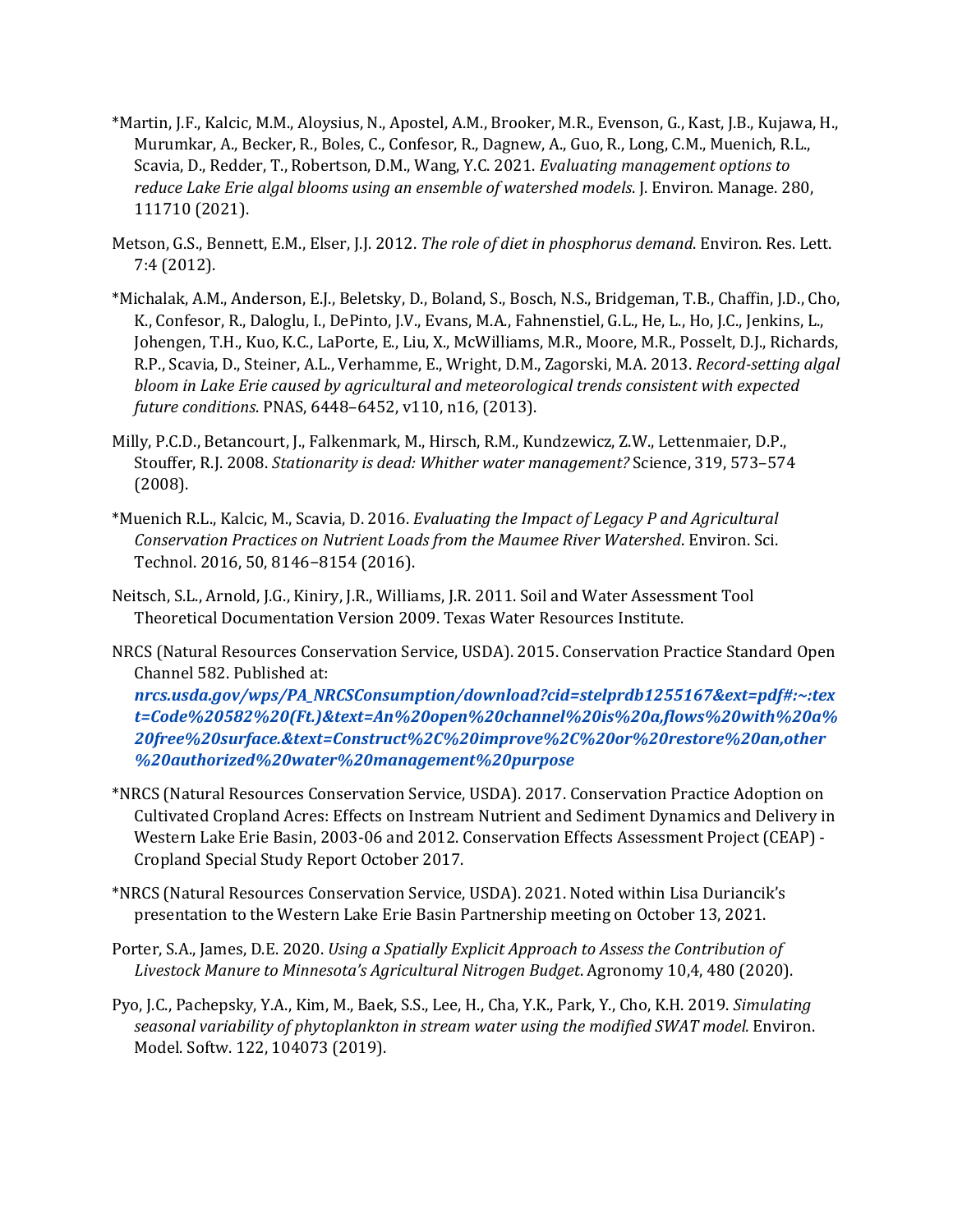- \*Rowland, F.E., Stow, C.A., Johnson, L.T., Hirsch, R.M. 2021. *Lake Erie tributary nutrient trend evaluation: Normalizing concentrations and loads to reduce flow variability*. Ecol. Indic. 125, 107601 (2021).
- \*ODNR (Ohio Department of Natural Resources). 2018. ODNR Ohio Costal Atlas, Third Edition. ODNR Office of Costal Management. Published at: *[ohiodnr.gov/static/documents/coastal/ohio-coastal-atlas/CH02\\_LakeErieWatershed.pdf](https://ohiodnr.gov/static/documents/coastal/ohio-coastal-atlas/CH02_LakeErieWatershed.pdf)*
- \*Ohio EPA (Ohio Environmental Protection Agency). 2020a. Ohio 2020 Integrated Water Quality Monitoring and Assessment Report. Published at: *https://epa.ohio.gov/wps/portal/gov/epa/divisions-and-offices/surface-water/reportsdata/ohio-integrated-water-quality-monitoring-and-assessment-report*
- \*Ohio EPA (Ohio Environmental Protection Agency). 2020b. Nutrient Mass Balance Study for Ohio's Major River 2020. Published at: *[epa.ohio.gov/divisions-and-offices/surface-water/reports](https://epa.ohio.gov/divisions-and-offices/surface-water/reports-data/nutrient-pollution-finding-solutions)[data/nutrient-pollution-finding-solutions](https://epa.ohio.gov/divisions-and-offices/surface-water/reports-data/nutrient-pollution-finding-solutions)*
- \*Ohio EPA (Ohio Environmental Protection Agency Division of Surface Water). 2022. Loading Analysis Plan and Supporting Data Acquisition Needed for the Maumee Watershed Nutrient Total Maximum Daily Load Development. Published at: *epa.ohio.gov/divisions-andoffices/surface-water/reports-data/maumee-river-watershed*
- \*Ohio Lake Erie Commission, 2020a. Expanded Lake Erie Tributary Nutrient Load Monitoring. Published at: *[lakeerie.ohio.gov/wps/portal/gov/lec/planning-and-priorities/03-wms/wms](https://lakeerie.ohio.gov/wps/portal/gov/lec/planning-and-priorities/03-wms/wms)*
- \*Ohio Lake Erie Commission, 2020b. Promoting Clean and Safe Water in Lake Erie: Ohio's Domestic Action Plan 2020 to Address Nutrients. Published at: *[lakeerie.ohio.gov/planning-and](https://lakeerie.ohio.gov/planning-and-priorities/02-domestic-action-plan)[priorities/02-domestic-action-plan](https://lakeerie.ohio.gov/planning-and-priorities/02-domestic-action-plan)*
- \*Ohio Lake Erie Commission, 2022. Lake Erie Quality Index information. Published at: *[lakeerie.ohio.gov/planning-and-priorities/04-leqi/03-leqi](https://lakeerie.ohio.gov/planning-and-priorities/04-leqi/03-leqi)*
- \*Osterholz, W.R., Hanrahan, B.R., King, K.W. 2020. *Legacy phosphorus concentration–discharge relationships in surface runoff and tile drainage from Ohio crop fields*. J. Environ. Qual. 49:678– 687 (2020).
- \*River, M., Richardson, C.J. 2019. *Dissolved Reactive Phosphorus Loads to Western Lake Erie: The Hidden Influence of Nanoparticles*. J. Environ. Qual. 48:645–653 (2019).
- \*Scavia, D., Kalcic, M., Muenich, R.L., Read, J., Aloysius, N., Bertani, I., Boles, C., Confesor, R., DePinto, J., Gildow, M., Martin, J., Redder, T., Robertson, D., Sowa, S., Wang, Y.C., Yen, H. 2017. *Multiple models guide strategies for agricultural nutrient reductions*. Front. Ecol. Environ. 15, 126–132 (2017).
- Selbig, W.R., Buer, N.H., Bannerman, R.T., Gaebler, P. 2020. Reducing Leaf Litter Contributions of Phosphorus and Nitrogen to Urban Stormwater through Municipal Leaf Collection and Street Cleaning Practices. USGS Scientific Investigations Report 2020–5109 (2020).
- Sharpley, A.N. 2006. Lesson 34 Agricultural Phosphorus Management: Protecting Production and Water Quality. USDA-Agricultural Research Service. 2006 MidWest Plan Service.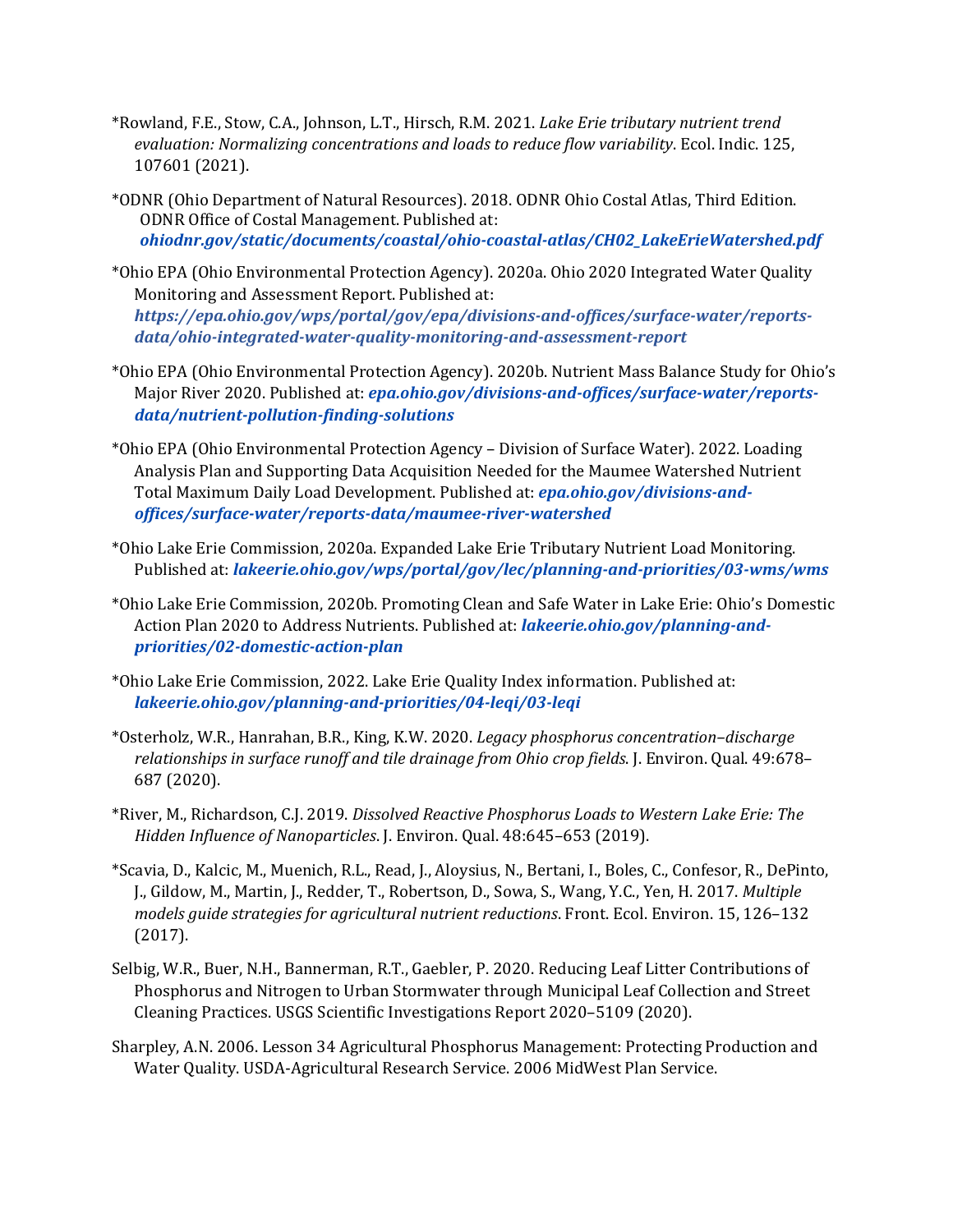- Sharpley, A.N., Krogstad, T., Kleinman, P.J.A., Haggard, B., Shigaki, F., Saporito, L.S. 2007. *Managing natural processes in drainage ditches for nonpoint source phosphorus control*. J. Soil Water Conserv. 64,4 (2007).
- Sharpley, A.N., Jarvie, H.P., Buda, A., May, L., Spears, B., Kleinman, P. 2013. *Phosphorus Legacy: Overcoming the Effects of Past Management Practices to Mitigate Future Water Quality Impairment*. J. Environ. Qual. 42, 1308–1326 (2013).
- Simon A. 1989. *A model of channel response in disturbed alluvial channels*. Earth Surf. Process. Landf. 14: 11–26 (1989).
- Simpson, I.M., Winston, R.J., Brooker, M.R. 2022. *Effects of land use, climate, and imperviousness on urban stormwater quality: A meta-analysis*. Sci. Total Environ. 809, 152206 (2022).
- Sonzogni, W.C., Chapra, S.C., Armstrong, D.E., Logan, T.J. 1982. *Bioavailability of Phosphorus Inputs to Lakes*. J. Environ. Qual. 11, 4, 555-563 (1982).
- \*Smith, D.R., Papps, E.A. 2007. *Nutrient uptake rates were greater for the ditch bed materials collected prior to dredging.* J. Soil Water Conserv. 62, 4, 252-261 (2007).
- \*Smith, D.R., King, K.W., Williams, M.R. 2015. *What is causing the harmful algal blooms in Lake Erie?* J. Soil Water Conserv., 70, 2, 27A-29A (2015).
- \*Smith, D.R., Wilson, R.S., King, K.W., Zwonitzer, M., McGarth, J.M., Harmel, R.D., Haney, R.L., Johnson, L.T. 2018. *Lake Erie, phosphorus, and microcystin: Is it really the farmer's fault?* J. Soil Water Conserv. 73, 1, 48-57 (2018).
- \*Stumpf, R.P., Johnson, L.T., Wynne, T.T., Baker, D.B. 2016. *Forecasting annual cyanobacterial bloom biomass to inform management decisions in Lake Erie*. J. Great Lakes Res. 42, 1174–1183 (2016).
- Taylor, A.W., Kunishi, H.M. 1971. *Phosphate equilibria on stream sediment and soil in a watershed draining an agricultural region*. J. Agric. Food Chem. 19, 5, 827-831 (1971).
- TMACOG (Toledo Metropolitan Area Council of Governments). 2018. Water Quality §604(b) Work Program 208 Plan Maintenance and Targeted Water Quality Planning. Final Report. FFY16 Allotment, June 2018. Published at: *[dfig7j11pjx8o.cloudfront.net/documents/Nutrient\\_Source\\_Inventory\\_Final\\_Report.pdf](https://dfig7j11pjx8o.cloudfront.net/documents/Nutrient_Source_Inventory_Final_Report.pdf)*
- U.S. EPA (United States Environmental Protection Agency Office of Water (4503F)). 1999. Protocol for Developing Nutrient TMDLs. Published in: First Edition, EPA 841-B-99-007.
- U.S. EPA (United States Environmental Protection Agency Office of Research and Development & National Health and Environmental Effects Research Laboratory). 2012.Level IV Ecoregions of Ohio. Published at: *[epa.gov/eco-research/ecoregion-download-files-state-region-5#pane-33](https://www.epa.gov/eco-research/ecoregion-download-files-state-region-5#pane-33)*
- Veith, T. L., Kleinman, P.J.A., Shigaki, F., Saporito, L.S., Beegle, D.B. 2011. *Assessing the Impact of Manure Application Method on Runoff Phosphorus Using Controlled and Natural Rainfall*. Conference paper: International Symposium on Erosion and Landscape Evolution (ISELE), September 2011.